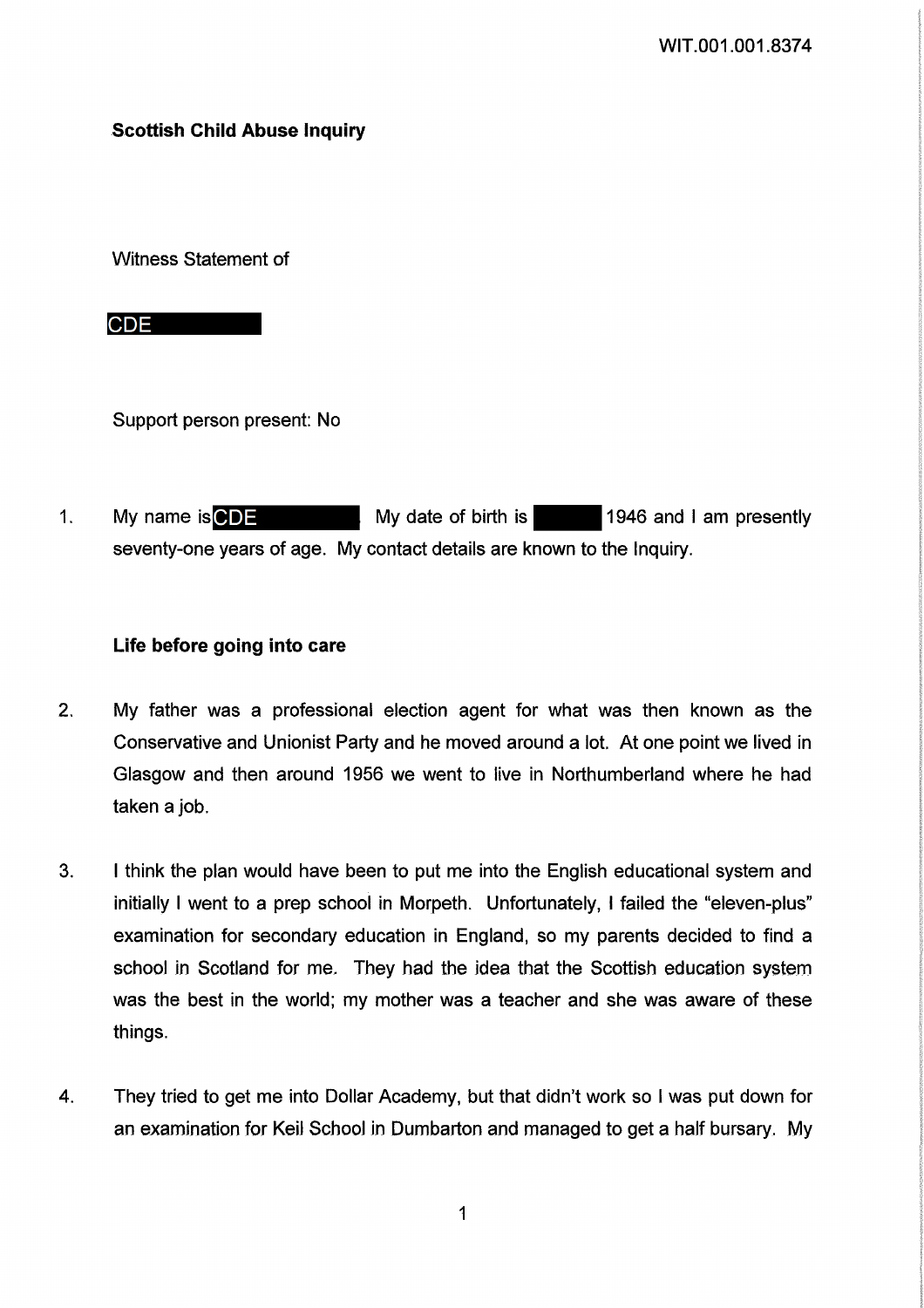vounger brother also went, but he left after a couple of years. He couldn't stand it.

## **Keil School, Dumbarton**

- 5. I was sent to Keil School in Dumbarton in 1959 and went into the second year because I was thirteen at the time. My brother went into first year. There must have been around one hundred and fifty boys there, no girls. All the boys were boarders, there were no day pupils.
- $6.$ The school was set up by a chap called Sir William Mackinnon who wanted to create an endowment for boys from Highland communities. To get in, boys had to have some connection to the Highlands, however boys were from all over, including out in the colonies.
- When I arrived, the headmaster was a chap called A. H. Robertson, who had been  $7<sub>1</sub>$ there for many years. He left in April 1962, when a Mr Jeffs took over.
- All the pupils at Keil were in what were called "squads". There were twelve or 8. thirteen squads in total and each squad consisted of twelve boys from all the different years. Each squad was under the charge of a "chief" and his "deputy". The chief was a senior boy who was in his sixth year and his deputy was in the year below.
- The best way that I can describe Keil School is that it was an unkind environment. It 9. was a brutal existence being at a boys' boarding school.

## Routine at Keil School, Dumbarton

First day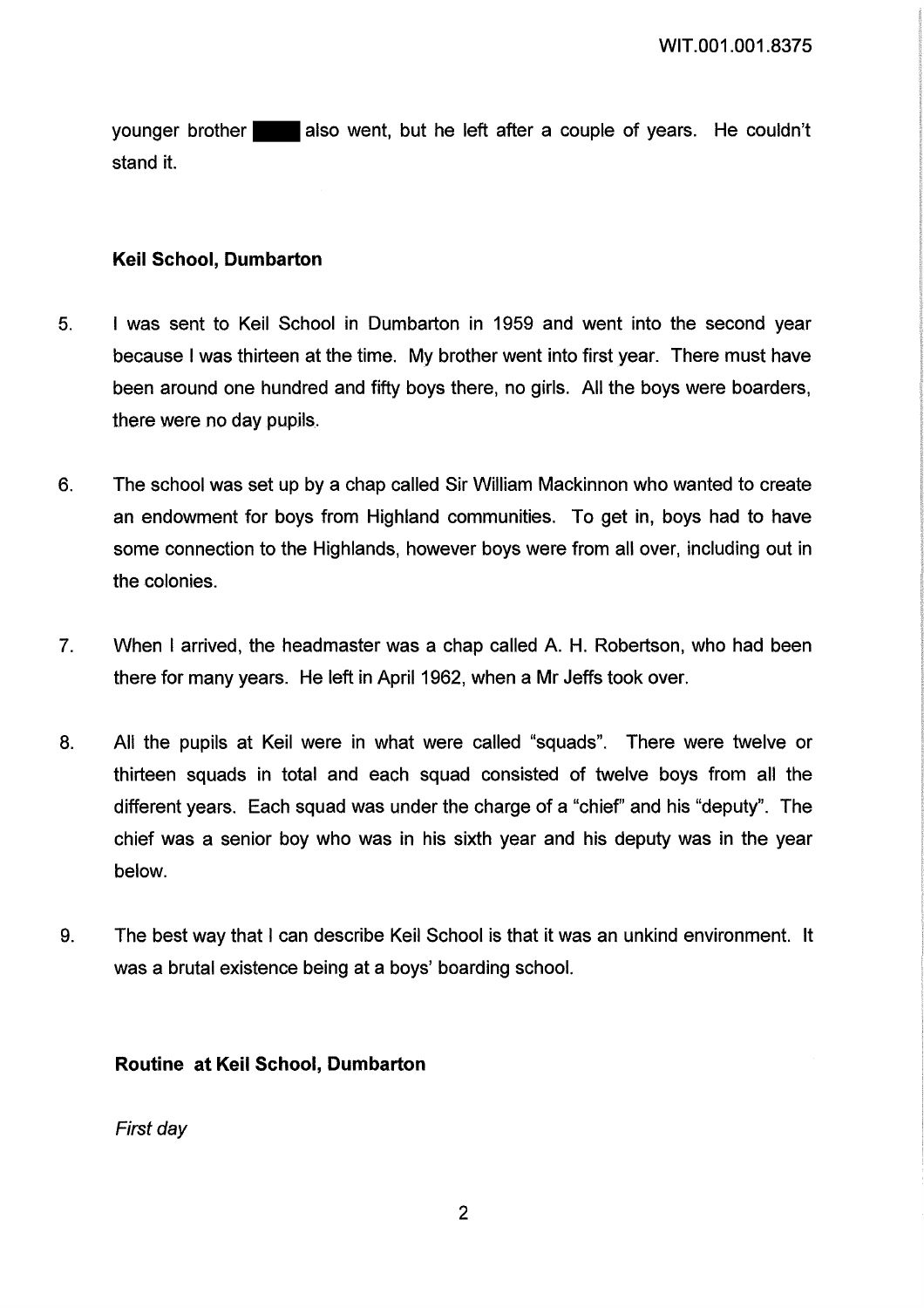$10.$ I can still see in my mind's eye the taxi that dropped and I off pulling away in a cloud of dust with my mother in it. There was no welcoming ceremony or anything like that, we just went into assembly and were assigned numbers and squads. Everybody was called by their surname, even by other boys.

## **Mornings and bedtime**

- $11.$ For the first two years I was at Keil, I shared a dormitory of twenty-five boys who were all in the same year as myself. The dormitory was in a building called Mason House, which was on two floors. In second year we slept in a room upstairs and in third vear we slept downstairs. I think the chiefs had their own room somewhere in the building.
- At seven o'clock in the morning, one of the chiefs would come into the dormitory  $12.$ carrying an empty brass shell casing. To wake us up, he would beat the shell with a stick.
- $13.$ I don't remember washing in the morning, although I do remember when we did wash there was never any hot water. We would be given quarter-of-an-hour after waking to make our beds and get dressed. All our sheets had to be nicely folded and placed squarely on top of the bed, exposing the mattress. Then we would go on what was called "orderly duty".
- $14.$ Orderly duty would take place until eight o'clock, at which time we would go to the assembly hall. Once in the assembly hall, everybody would sit in their allotted place, along a row with the rest of the members of their squad. Junior boys would be at one end and senior boys at the other. As you progressed through the school, you would move up the row. There would be morning prayers and maybe a hymn or two and then everybody would troop through to the dining room for breakfast.
- After breakfast there was another period of orderly duty and then we would start  $15.$ school at nine o'clock.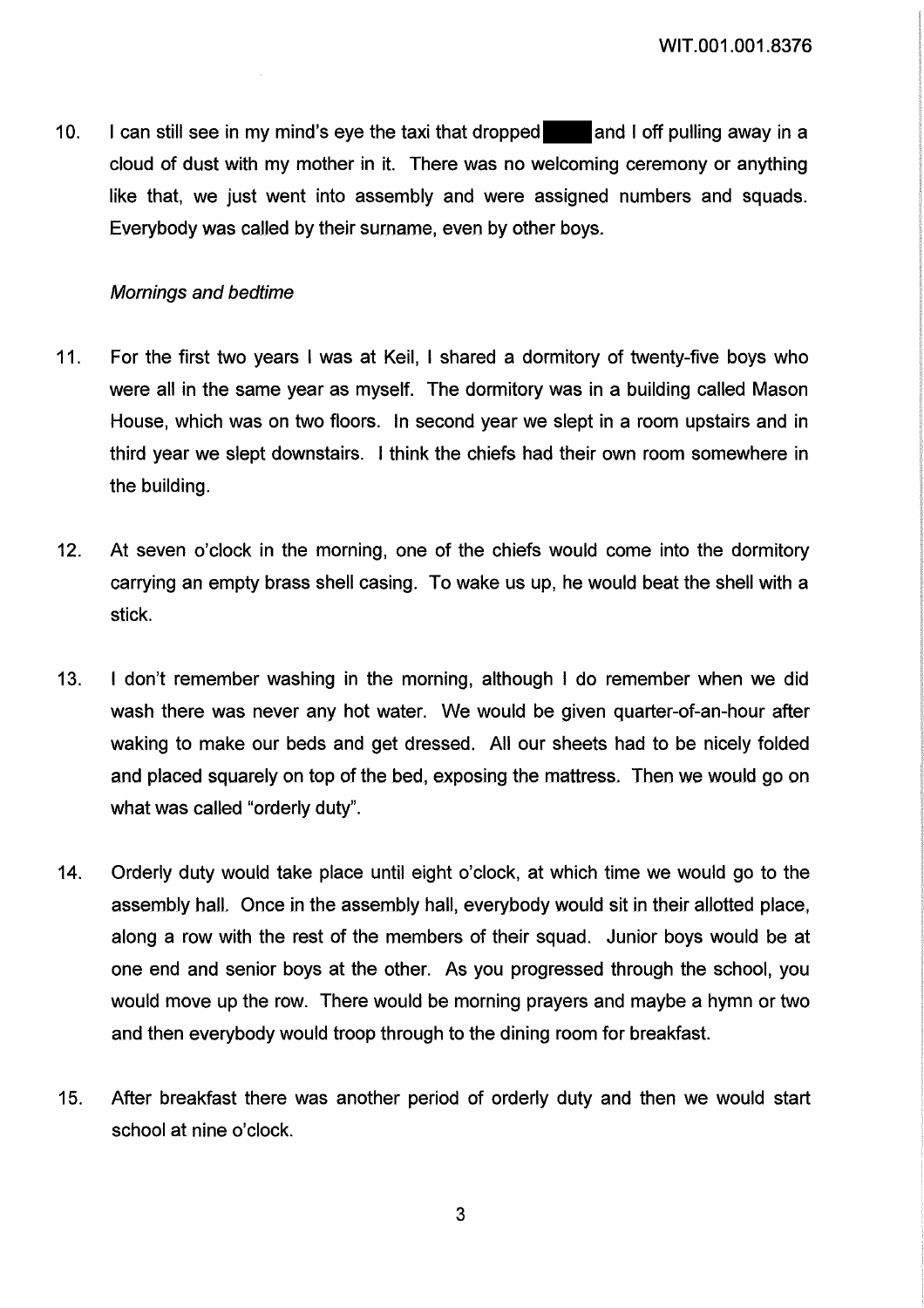WIT.001.001.8377

# Mealtimes/Food

16. Food was not particularly good at Keil, but it was edible. Each squad sat together at a long refectory table in the dining hall, with the seating of the boys and the order in which food was taken being strictly hierarchical according to year. Our food was brought to us in a big aluminium dish and the chief would take his share then pass it down the table for everyone else to help themselves in turn.

# Clothing/uniform

- 17. The uniform at Keil was a green blazer and short trousers. They didn't like long trousers for some reason and so there would be boys of all ages, including those in fifth year, going into Dumbarton in what they called long shorts. Formal dress was a kilt, which we wore on a Sunday.
- 18. Some boys, myself included, had long trousers hidden away, which we changed into when we went out of the school. I would wait until I was some distance away before changing, in case I got caught. It was forbidden, but nobody wanted to be seen in shorts.

## **School**

- 19. The school was contained within Keil itself and I can't remember there being more than half a dozen teachers. All of them resided on the premises, except one who was the history master. My classroom was also within Mason House, where my dormitory was. We would be in class from nine o'clock until lunchtime.
- 20. The school was obsessed with rugby and so after lunch, between two o'clock and four o'clock in the afternoon, everybody had to go outside and play. This was generally supervised by the senior boys. I wasn't particularly good at rugby and after a short period in the junior team, I was relegated to a team called the "casuals".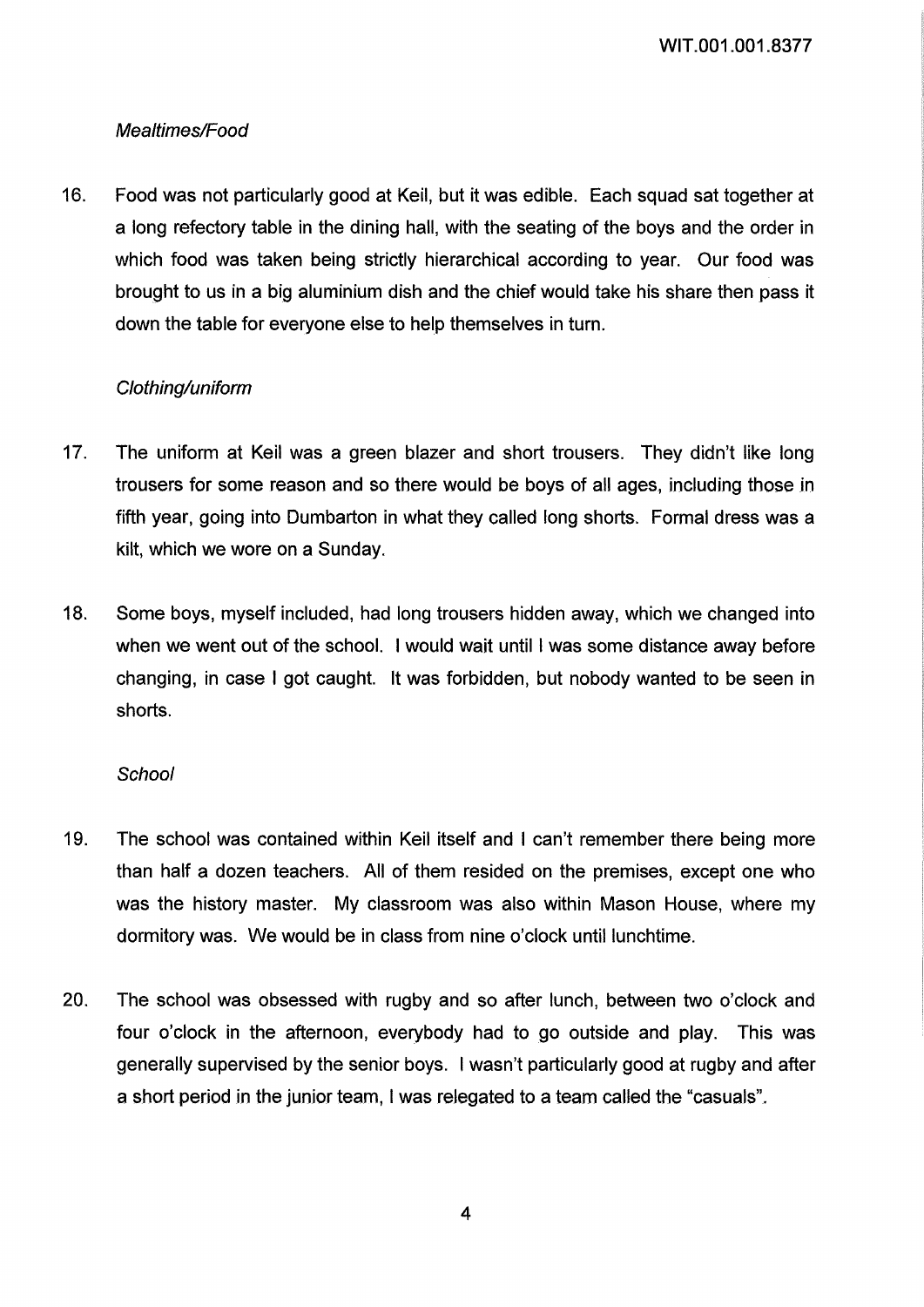- 21. When we came back in about four, we would go for a "spray", the word "shower" didn't exist, and then we went back into class for lessons for an hour or two. After lessons we went to the dining hall for evening meal.
- 22. After evening meal, between roughly seven o'clock and nine o'clock, we would go back into our classrooms for "prep", or homework. This was also supervised by either a chief or a deputy. After prep, there was another assembly, where we would have prayer before going to our dormitories.

#### Leisure time

23. I wasn't an athletic boy and didn't enjoy the sports activities we were given. I remember breaking bounds in third year. During the summer months, while the other boys were playing sports I would slip out of school and use the heavy foliage that was around the grounds to go to the local shop. When I got there I bought big bags of crisps to sell to the other boys.

### Religious Instruction

24. The Catholic faith did not have a look in at Keil, it was entirely protestant. We said prayers twice daily and all attended the Church of Scotland in Dumbarton on a Sunday.

#### Trips/Holidays

25. Everybody was at school over the weekend, although they had a system of what were called "permissions", whereby you could go out on a Saturday afternoon. Every boy had three permissions each term and about one o'clock on a Saturday afternoon, after a roll-call, could go wherever they wanted provided they were back for assembly at either six or seven o'clock. I would use my permissions to go up to Glasgow on the train and see a film.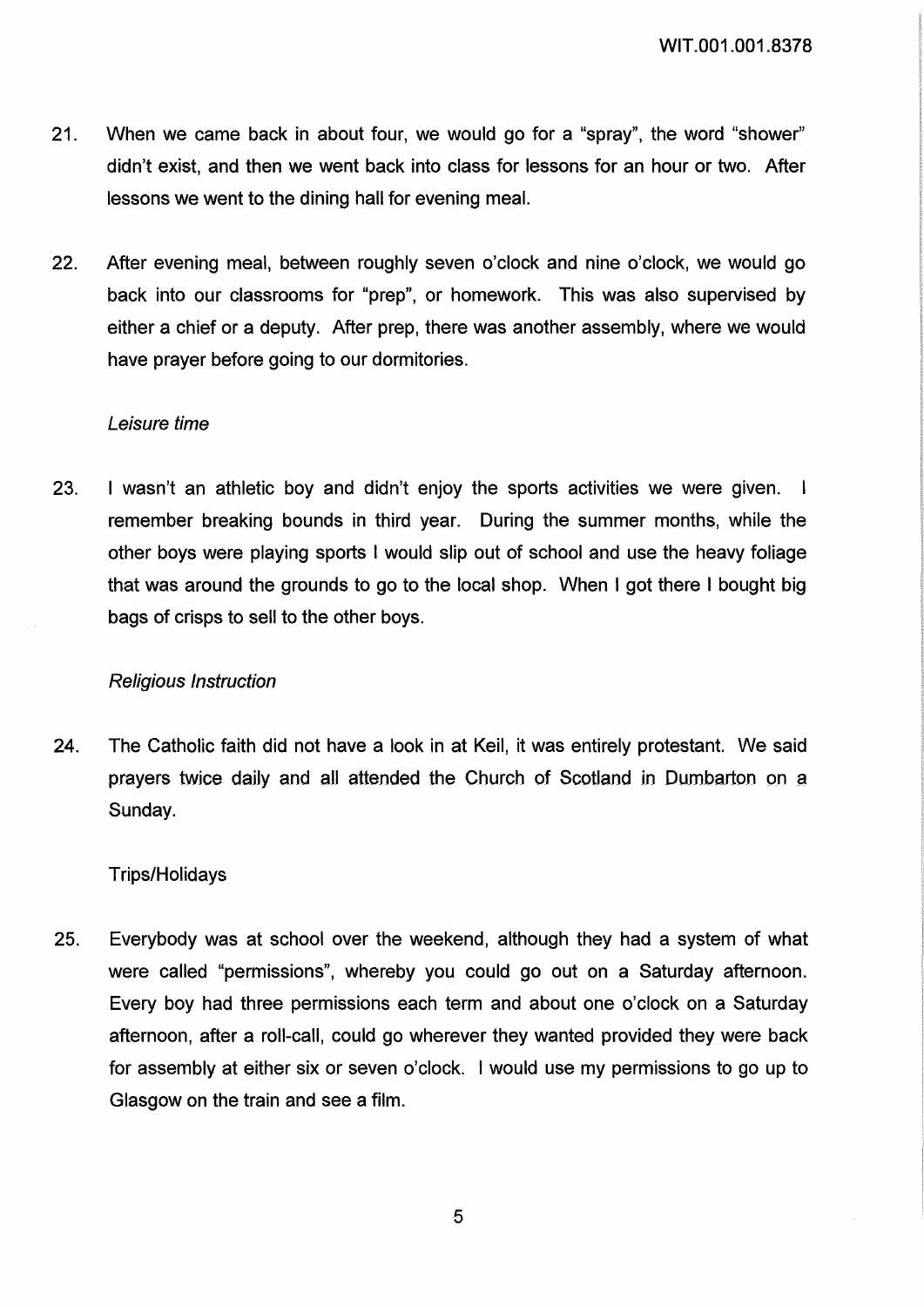- 26. In addition to permissions, we were also given other periods we could leave the school for a short time, rather than a whole afternoon. I remember one time going boating with a friend whose parents stayed in Alexandria.
- 27. I wasn't any good at cricket, but I managed to get the job of scoring and got away with the team. I also managed to get in the junior rugby team and went out of the school with them too to play other teams. It was such a huge relief just to get out.

### **Birthdays and Christmas**

28. Birthdays were not celebrated at all and we would go home to our parents for Christmas.

### Pocket money

- 29. A trusted boy would be tasked with allocating pocket money. On a Friday night, we would all form a queue outside the school office where this boy would give us all one shilling and sixpence.
- 30. I think I was possibly a boy who attracted attention. In my first year at Keil, I started business by purchasing ten shillings worth of in  $a<sub>l</sub>$ Dumbarton and selling them at the school for a penny each. By Saturday night I had a pound, so I kept it running until someone eventually put a stop to it when I was in fourth year. I think it must have been some of the chiefs, but I don't know who. While I was elsewhere, some person or persons sneaked into my room and bent the door of my locker back so that they were able to reach in and remove the cashbox I had. It was secured in the school safe until the end of term, when I got all the cash back.

### Healthcare

31. I don't remember ever going to the doctor or the dentist. There was a school matron, but she was not an approachable person. One time, I had eaten a whole grapefruit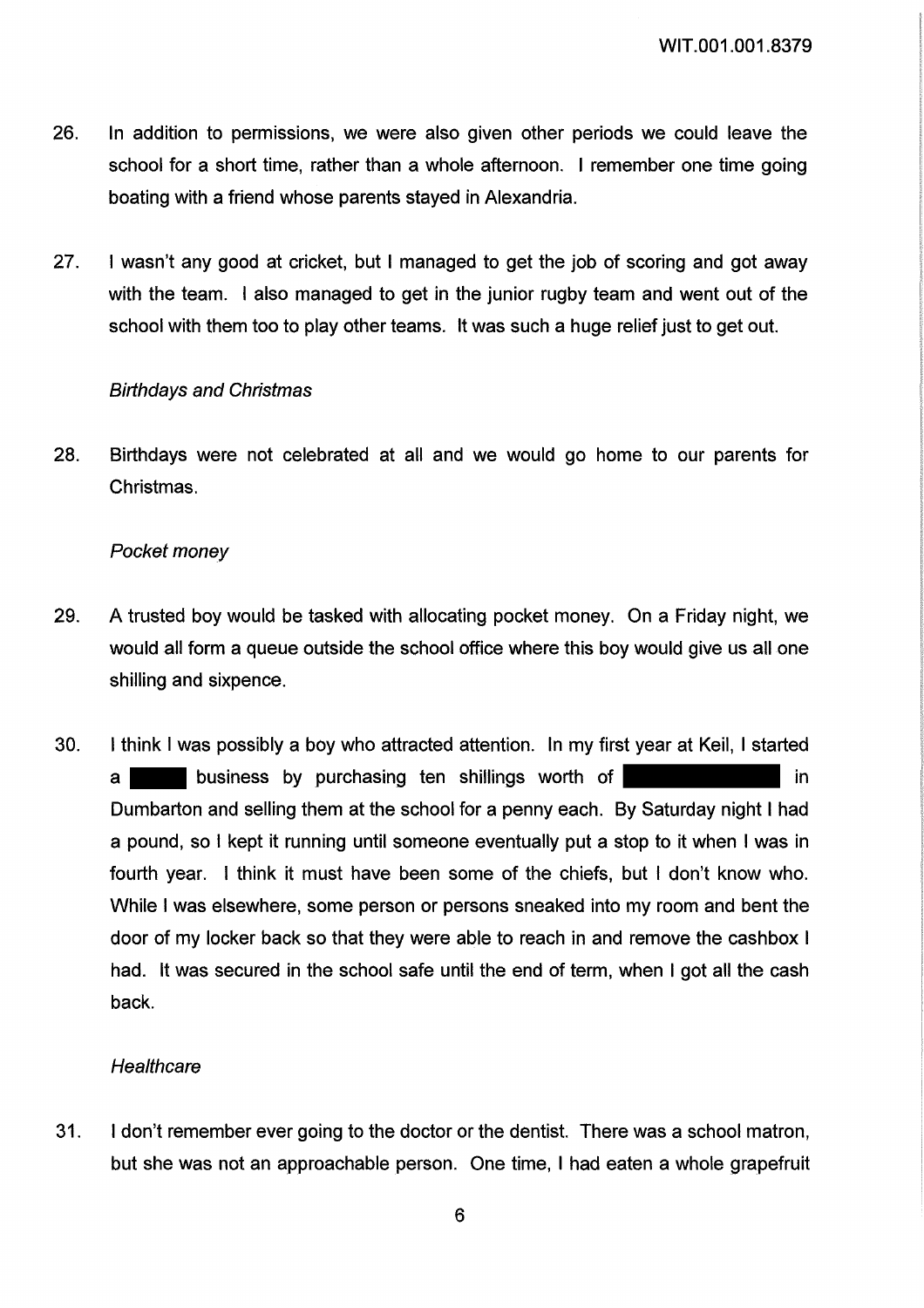WIT.001.001.8380

and felt terrible afterwards. I went to see the matron, who was tending to some other boys at the time. All she did was stick a thermometer in my mouth. As I stood, I quickly dipped the thermometer in a jug of hot Ribena and put it back in my mouth. The matron came over to see me and when she looked at the thermometer she slapped my face. The headmaster must have been told, because he later informed me my parents would be getting charged for a new thermometer. They were indeed later charged seven shillings and sixpence.

32. I recall another occasion that matron sent me into Glasgow for an eye examination.

## Running away

33. If anyone ran away there would generally be an announcement by the headmaster. Mr Robertson, saying their "parents have been asked to remove him from the school". I never ran away from Keil myself. I was tempted, but I considered there was such a huge moral imperative to stay in the school that running away would be a sign of defeat.

### Chores

34. Every morning, about quarter-past-seven, each boy was given a specific duty to do in the school, known as "orderly duty". This could be cleaning a room or a hall, or whatever. I did different orderly duties in second, third and fourth years, although they were all inside the school building, cleaning and sweeping the assembly hall and such like. Maintenance of the school was kept up by the boys in this way.

35.

 $\overline{7}$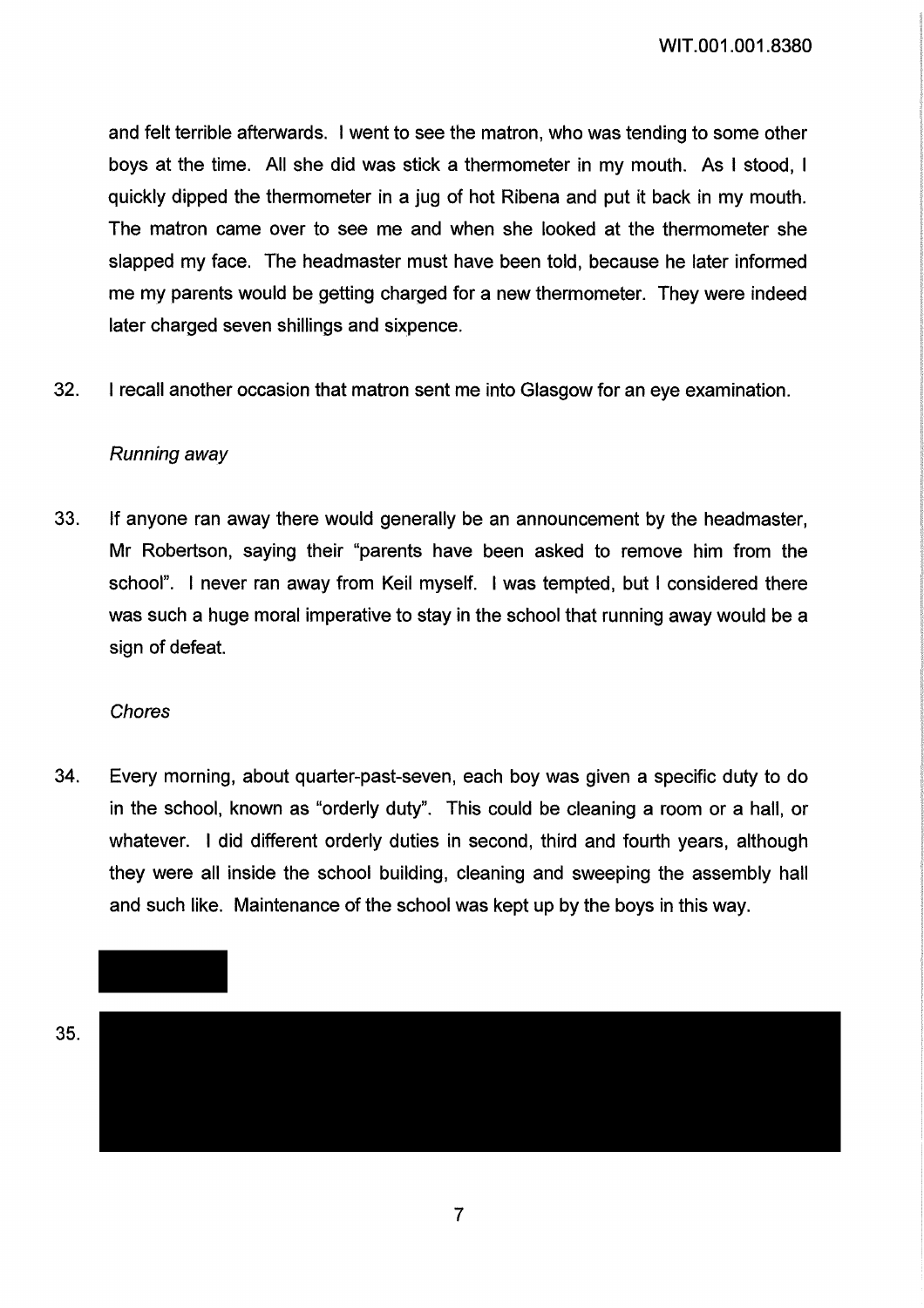

## **Discipline**

- 37. The day-to-day running of the school, the discipline, order and the maintenance, was done almost entirely by the chiefs and their deputies. Even some aspects of the administration was handled by the boys. I was later told this was called the "Keil system". I think the idea was that the boys in the upper years would discipline the boys in the lower years because they had had it done to themselves. I understand that a similar set up operated in other schools.
- 38. The school applied a low-grade punishment called "NH", which I believe stood for natural history. NH was given for essentially just being a boy, perhaps being a little insubordinate or cheeky.
- 39. There was a big, hardback, NH book kept in the school office and each boy had their own page. As any NH was given, it was entered in the book. Originally NH would have been used to have boys carry out work in the school gardens. I remember some boys would occasionally work off their NH by doing some work in the garden, but I never did. There was a school gardener, who lived in the lodge house at the entrance to the school, who was supported in his work by boys who had been given NH and also by boys who had gardening as their orderly duty.
- Respect for authority was drilled into you and more serious offences were dealt with 40. by the administering of what was called the "peech", by a chief or his deputy. This involved the offender bending over while either four or six blows were delivered with a flexible gym shoe to the boy's backside, protected only by his regulation shorts or pyjamas. The importance of being able to take it "like a man" was crucial.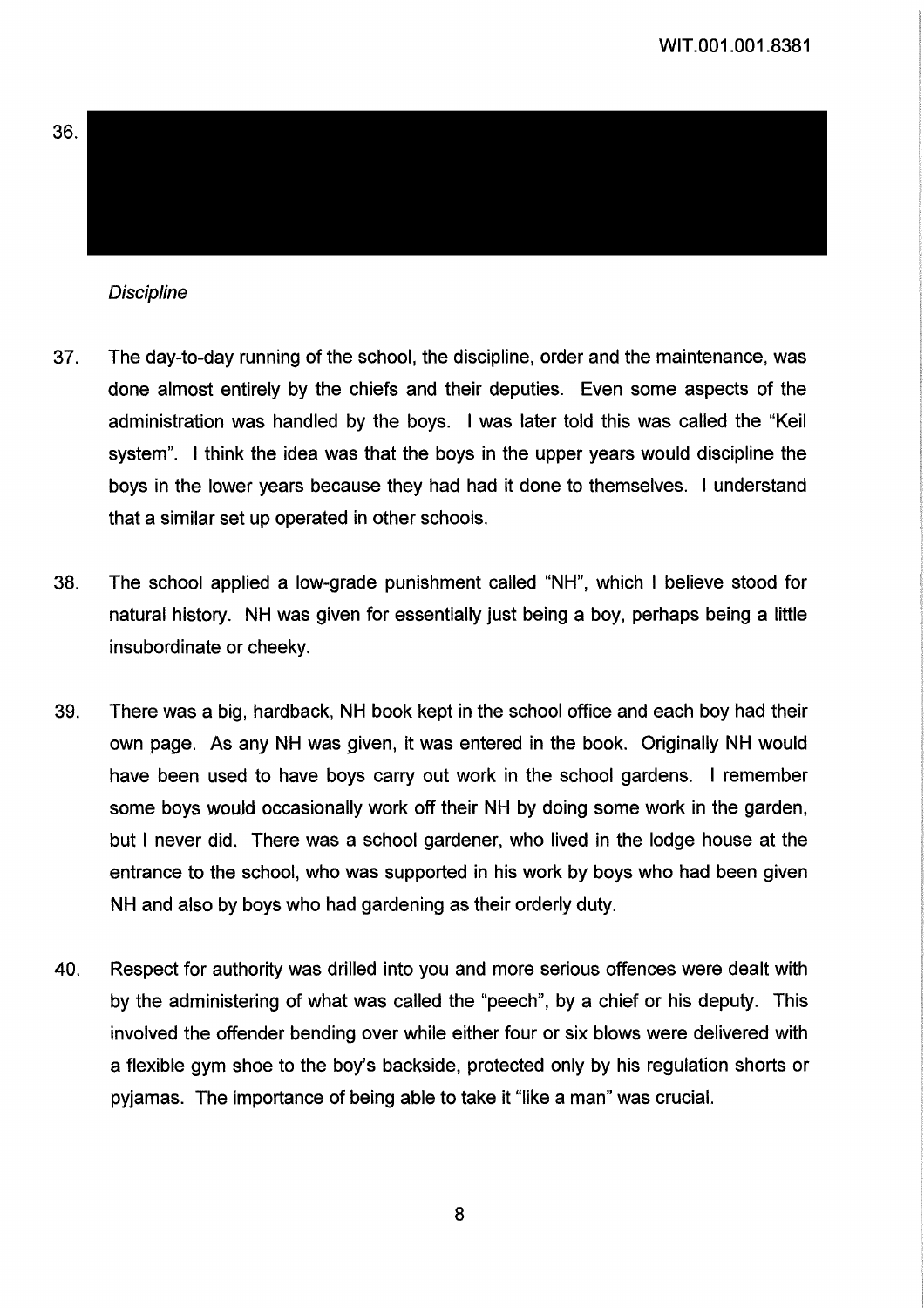- There was also formal discipline delivered by the teachers, the "tawse", or belt, was 41. just accepted as part of the regime. I got the tawse a couple of times that I remember, but I wasn't unduly bothered by that. There was a QRT who was notorious for his strapping. He used to strap right up people's arms and open up their arms. I don't know if it was recorded as such, however in my experience at least, discipline was generally so good in class that corporal punishment was rarely used.
- 42. There was no emotional support system at Keil whatsoever. The whole idea of the time in sending a boy to boarding school was to make them stand on their own feet without the emotional support of their parents. If a boy displayed any weakness whatsoever, they would labelled a "Chivers", after Chivers jelly. It was incumbent on all boys to maintain a face and show strength.
- 43. The only time I remember experiencing any kindness was in third year when the history teacher asked me after class if I had any problems. I just told him I didn't. It was the only act of kindness I can honestly say I ever experienced there. There was no love and there was nobody who could be considered approachable. You were supposed to just bottle any emotions you might have felt. Anybody that didn't would be despised.

### Abuse at Keil School, Dumbarton

- 44. After I had been back in the school for three weeks at the start of my fourth year, I had accrued twenty-one hours of NH. I'm not sure what I had done, I think it would most likely have been insubordination. They must have been giving me an hour a day on average.
- After Sunday assembly, when there was a roll call to make sure everybody was back 45. in the school. I was told to go up to the chiefs' dormitory. It was in an annex abutting the school and could be accessed from their common room. I had no other notice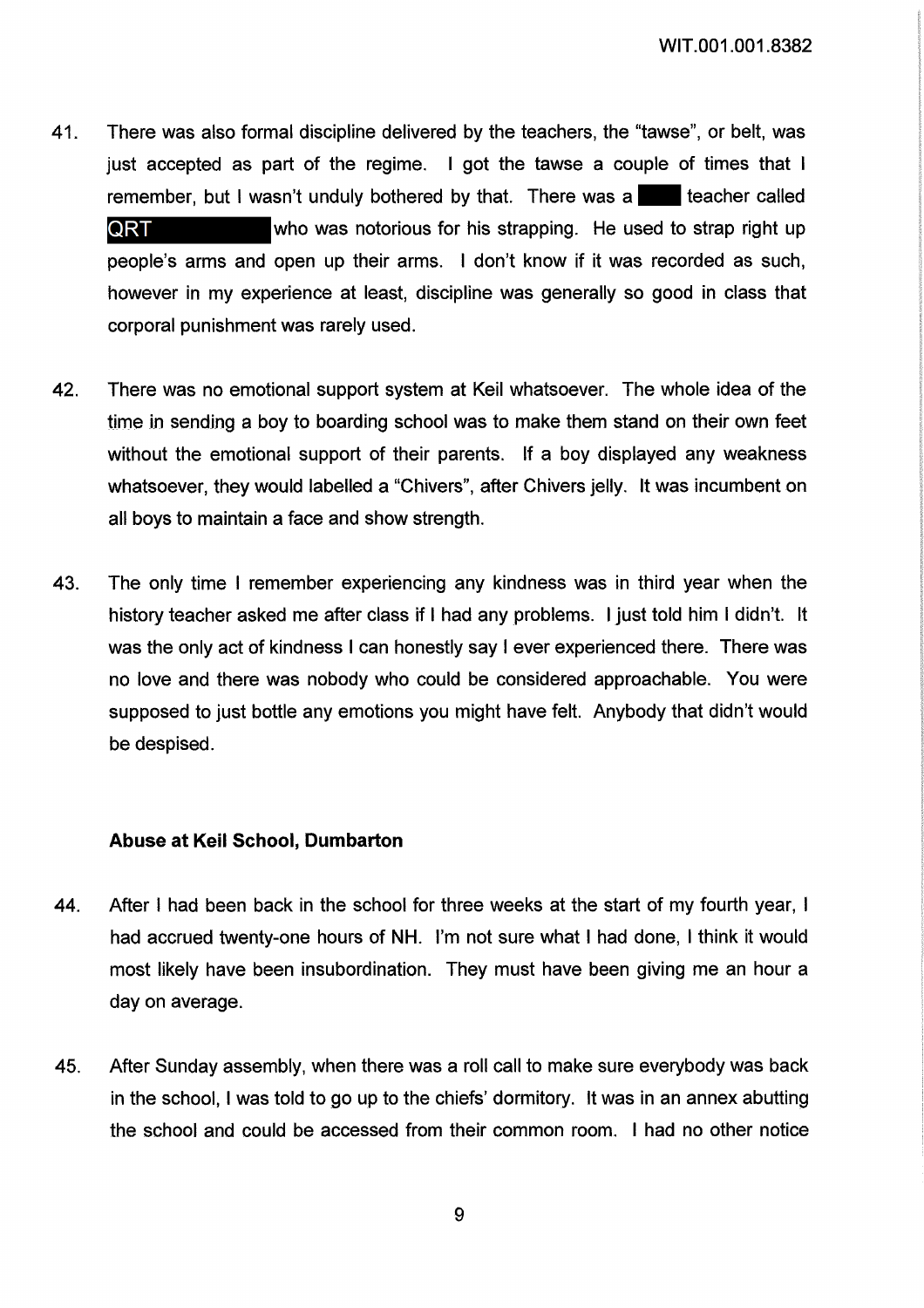that I was in trouble and I was not aware of the consequences of the build-up of my NH penalty.

- 46. I did so and when I got to the common room, the chiefs were all waiting for me. I was put into their dormitory and told to wait in there while they decided what to do with me. They then called me out and told me to grasp the lower rungs of an old chest of drawers. They never told me what was going to happen, but then they each took a turn to hit me on the backside, over my shorts, with a gym shoe. There were twelve chiefs and this, I later learned, was what was called a "chiefs' peeching".
- I think it is fair to say that they all had intended taking a turn, however I started 47. struggling after about six strikes. They were holding me down and trying to stop me wriggling about and then they literally threw me out of the common room. I can remember flying through the air like yesterday. Afterwards, I actually felt slightly ashamed of myself that I hadn't been able to take the full punishment that had been intended for me.
- 48. I was told that if I got any more NH, I would be up in front of them again. I did actually get a couple of hours of NH for some misdemeanour and I remember worrying that I was going to be called up again. I wasn't and was so relieved.
- 49. I was completely black and blue on my backside and couldn't sit down without pain for about a week. My brother has since told me that he remembers me showing him the bruising when I went home at Christmas. I never showed my parents. To do so would have been a betrayal of the school and would have been considered to have been clyping.
- On another occasion, the chief in charge of my squad, a chap called 50. decided to deny me food. I don't recall why. As the dish of food went round the table, it passed me by and I had nothing to eat for several days. I had to just sit and watch everyone eat. On one occasion **and caught me stealing some milk and** gave me two hours NH for deceit. On the Sunday I eventually cracked and tears welled up in my eyes. At that point stopped, he realised he had broken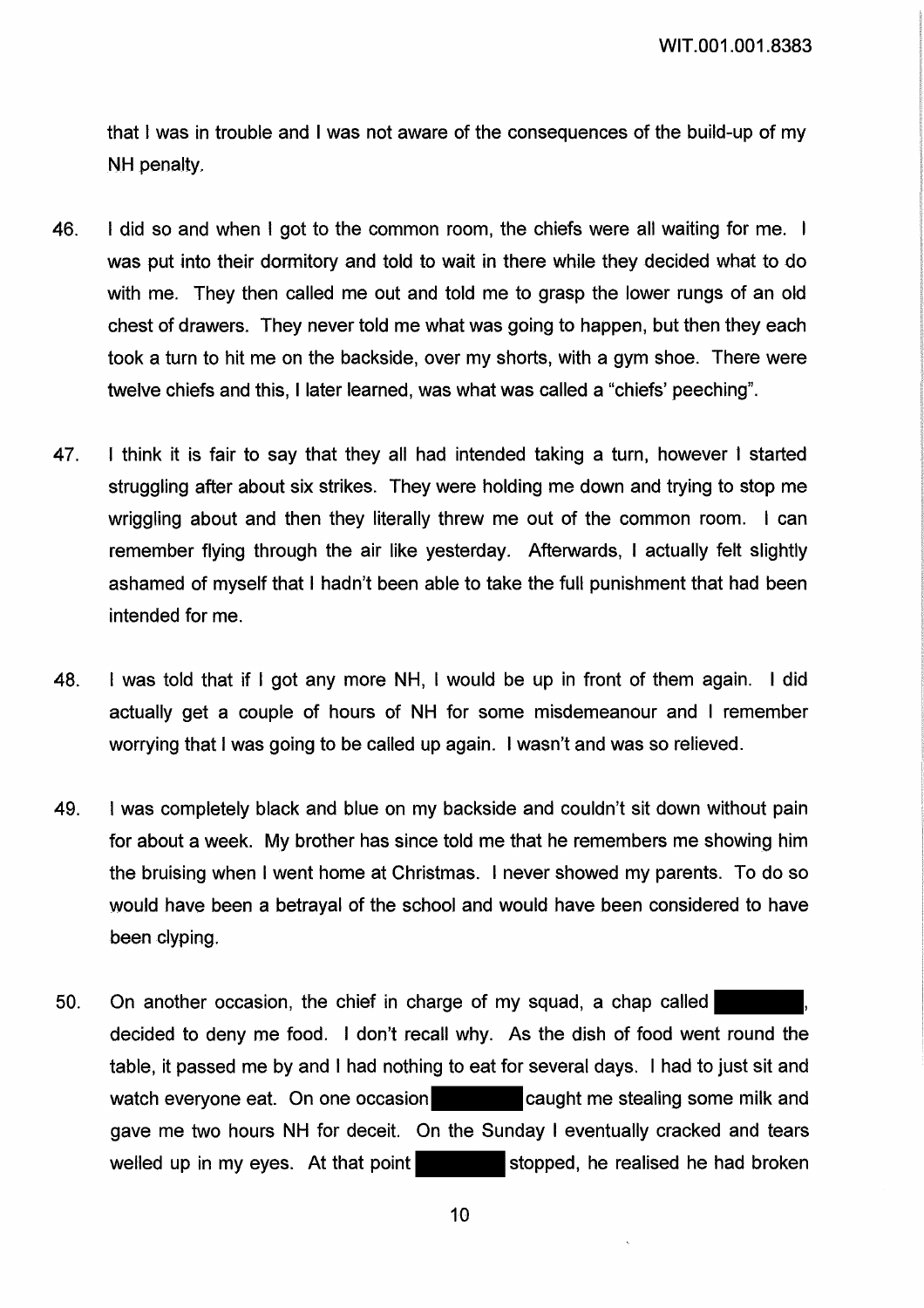me. That was the first and only time I cried in front of my peers, it just wasn't done in school.

- $51.$ There was occasional bullying, although I was not bullied. I wouldn't say that bullying was ingrained in the school, but it did exist. When I got to fourth year, I sat next to a chap called **the study who was in fifth year.** My recollection is that every night at the dinner table he would turn round and punch me on the shoulder. This went on for some time. I never flinched, I just took it because that was part of the culture of and his deputy were there, but they never intervened and the place. never did anything about it.
- 52. Homosexuality was absolutely despised, there was a huge prejudice and such a taboo against it. There was a chap called who was labelled as a homosexual and who was subjected to verbal abuse.

## **Leaving Keil School, Dumbarton**

- 53. At the end of my third year, in 1961, I asked my parents to do something about my unhappiness at Keil. I persuaded them to find me a place elsewhere and they got me into somewhere at Stannington near Morpeth.
- I went there for the start of term in September of that year, however I only actually 54. stayed for a few days before I ran away because I didn't like it. I intervened to stop some bullying and ended up getting bullied myself. I made my way back to my parents and was sent back to Keil a few days later.
- When I went back to Keil, instead of going back to the dormitory, I was put in a small 55. room with one other boy. It was slightly better,

I wrote to my parents asking that this be my last term at Keil. I still have a copy of that letter, which I sent on the 11 October that year, 1961.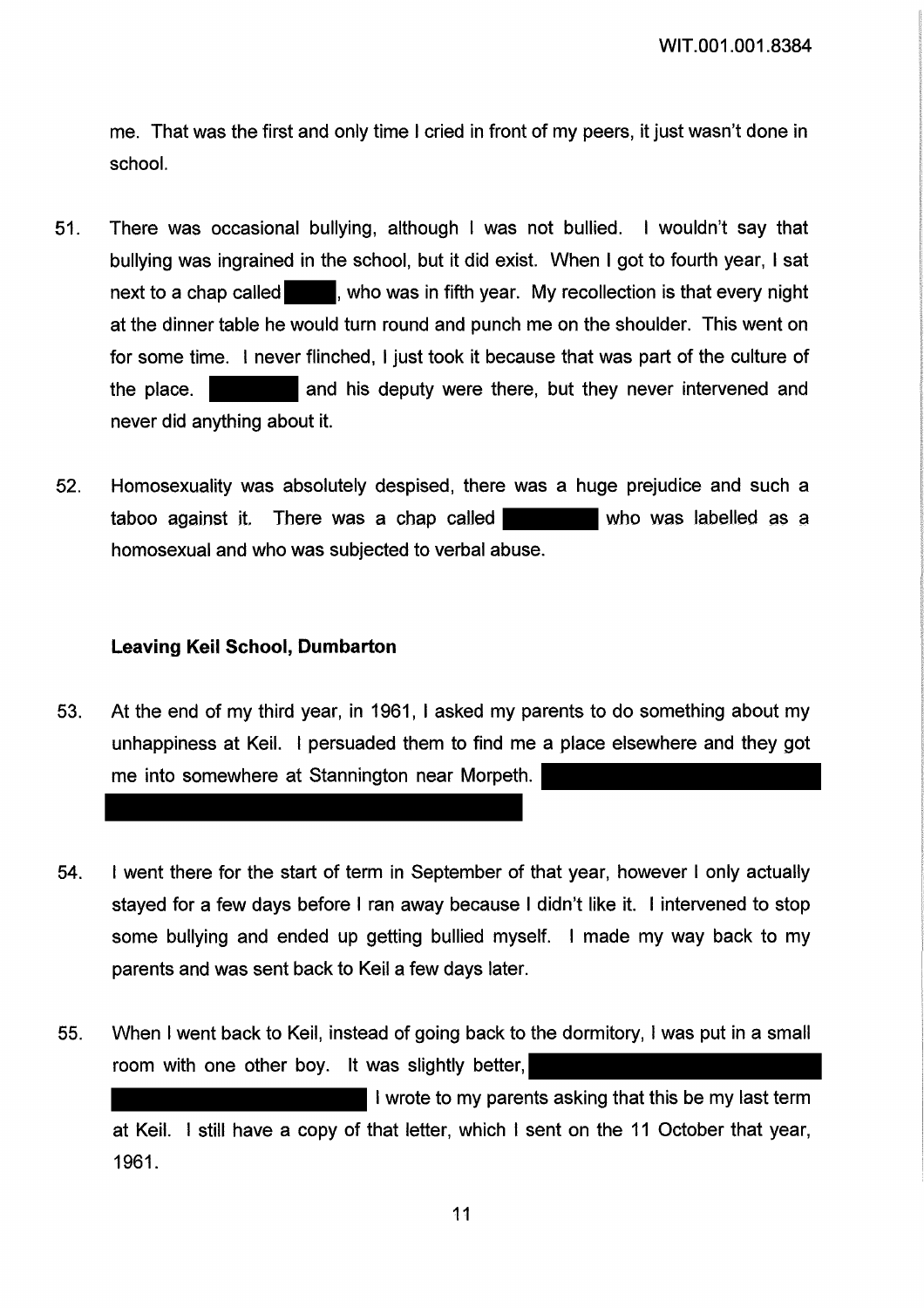56. I left Keil in the summer of 1962, after my parents moved up from Northumberland to Clarkston in Glasgow and I then went to day school at Eastwood Senior Secondary. I had left Keil with just two 0-levels and had fallen so far behind that I had to repeat fourth year. I remember thinking Eastwood was so soft.

## Life after being in care

- 57. Eastwood was a great school and I loved it. I was there for a couple of years and, after gaining more qualifications I went to Aberdeen University in 1965. I studied law for three years at Aberdeen and then two in Edinburgh and managed to get two degrees.
- 58. I got a legal apprenticeship in Glasgow and I have been in Glasgow ever since, practising as a solicitor. I later met my wife and we now have two sons.

## Impact

- 59. Since that day in the autumn of 1961, nobody has meted out such physical pain to me and I am still haunted by the memory of my experience more than fifty years after the event.
- 60. I now realise, with the benefit of hindsight, that I was never taught all the things at Keil that I wish I had been. The school had started off specialising in technology and I wasn't really a technical boy. I eventually managed to catch up, however that was only through my own initiative.
- 61. It brutalises you going to a boarding school like Keil. I developed an emotional detachment and I wasn't a nice person. It was part of the scene for somebody to be verbally cruel to you and you to others. I could never understand after I left why I would say something and somebody would take offence.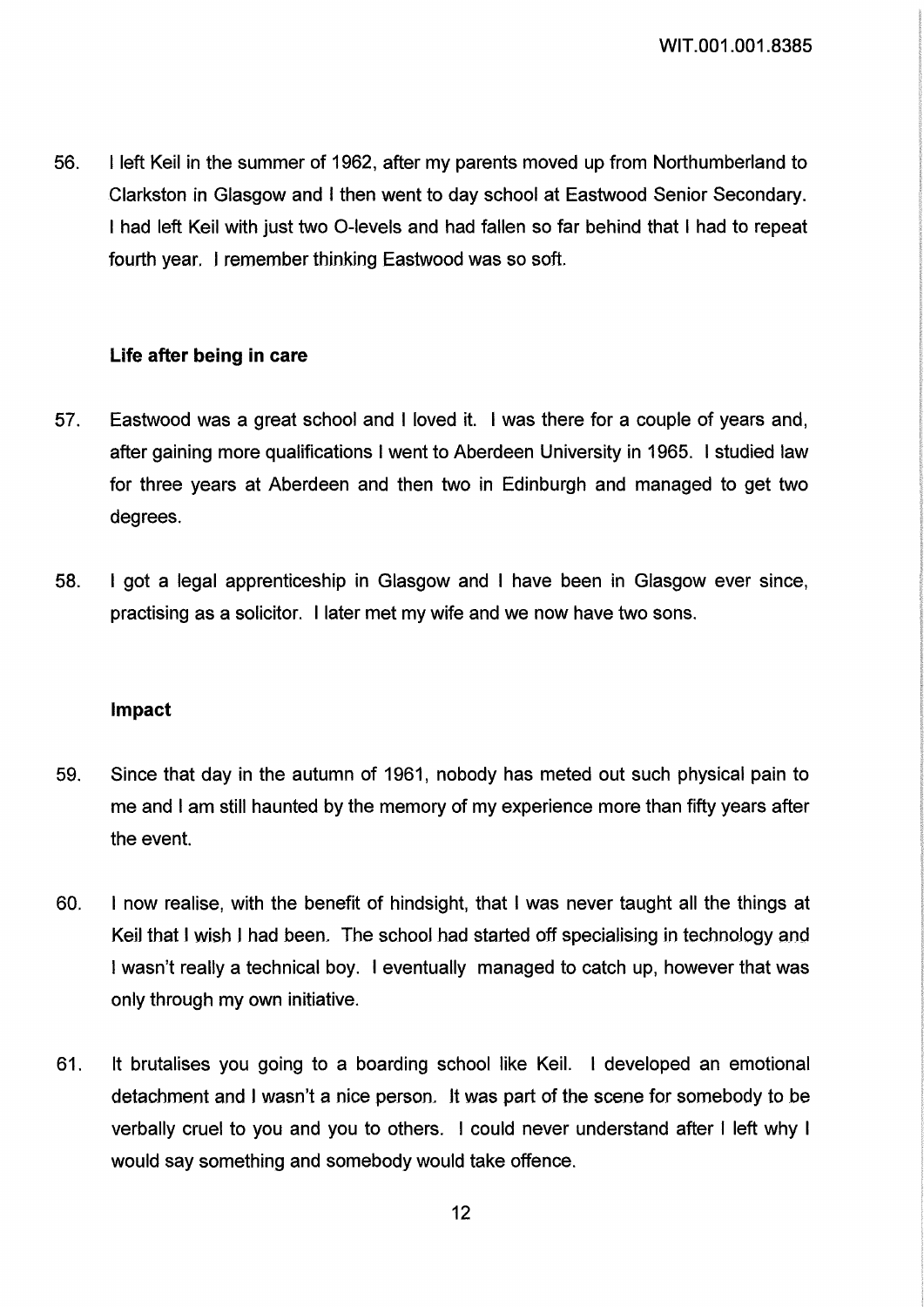62. I thought that the way parents had to deal with children was how I had been treated at Keil. I smacked my children and I know now that they resented it. I now find that a source of shame, but at the time I thought it was the normal thing to do.

63.

## **Reporting of Abuse**

64. I have never reported anything that happened to me at Keil to any of the authorities, either at the time or since. I simply had to accept that the pain inflicted was part of a punishment system over which I had no choice. There was no place to run to and no agency to which I could complain.

### **Documents**

65. Over the years I have managed to gather together various documents of my time at Keil, including some photographs, report cards and letters I wrote, should the Inquiry wish to view them. I have never, however, applied for any records as such.

#### **Lessons to be Learned**

I think the fact that there was no support system for the boys at school was wrong. 66. That was the way it was in Scotland, you just had to thole it, but there should have been something.

## **Other information**